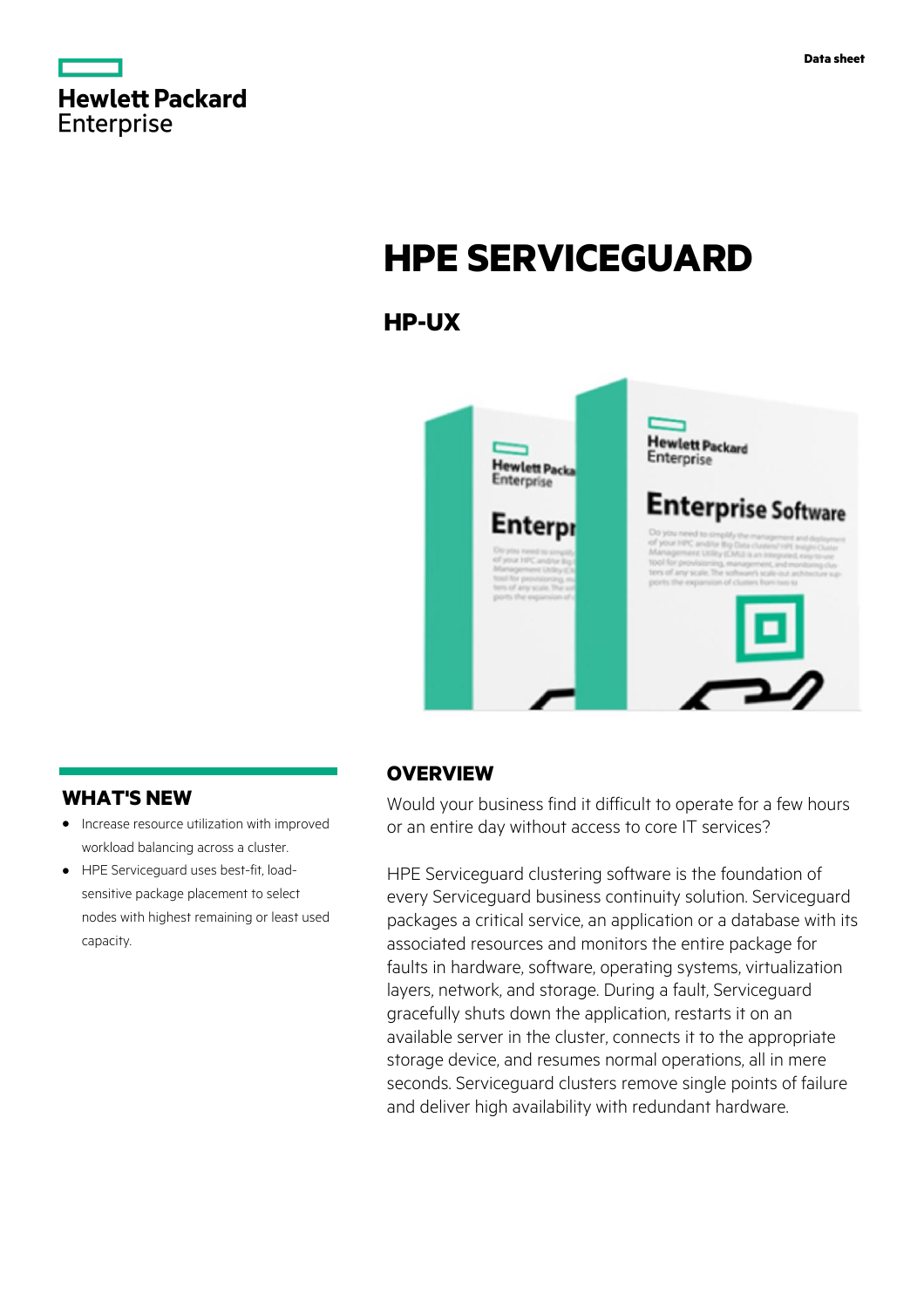### **FEATURES**

#### **Comprehensive Protection Against Hardware, Software, Virtualization, Network and Storage Faults**

HPE Serviceguard packages a critical service such as an application or a database together with its associated resources, and monitors the entire package for any faults related to hardware, software, operating system, virtualization layer, virtual machine guests, network and storage.

Uses advanced cluster arbitration mechanisms to prevent data corruption and loss.

Maintains service levels after a failover or disaster by using seamless integration with the HPE Matrix Operating Environment to help improve resource utilization and flex resources in real time.

Delivers full support for both physical and virtualized server environments.

Complete integration with utility pricing to synchronize the movement of hardware resources and software licenses along with a service during failover.

#### **Compatible with Serviceguard Extensions, Toolkits and Disaster Recovery Solutions**

HPE Serviceguard utilizes the simplicity of your toolkits and extensions with management of Serviceguard Extension for Oracle Real Application Cluster (SGeRAC), Serviceguard Extension for SAP (SGeSAP), the Enterprise Cluster Master Toolkit (ECMT), and the Network File Server (NFS) Toolkit.

Enjoy full compatibility with Serviceguard Metrocluster and Continentalclusters Disaster Recovery Solutions to provide simplicity even during failovers.